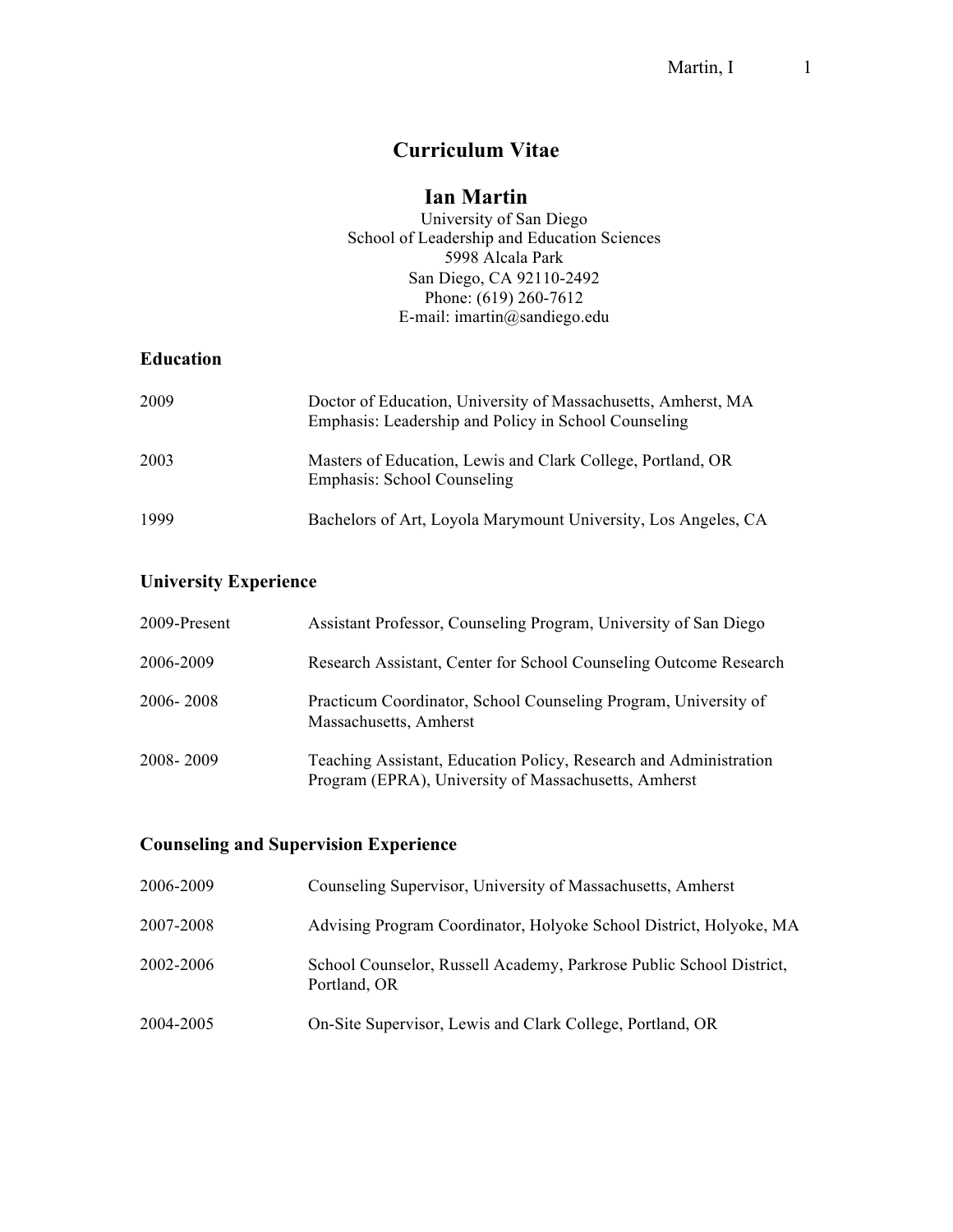# **Scholarship**

### *Articles in Refereed Journals*

Martin, I., Carey, J., & DeCoster, (2009) A National Study of the Current Status of State School Counseling Models. *Professional School Counseling*, 12, 5, 378-386.

### *Book Chapters*

Martin, I., Lopez, H., & Carey, J., (2009) A Principal's Guide to Practical Considerations in the Organization and Management of School Counseling Programs. In Connolly, F. & Protheroe, N. (Eds.), *Principals and Counselors Partnering for Student Success.*  Alexandria, VA: Educational Research Services.

### *Book Contributions*

Reflective Journaling in Brooks-McNemara, V. & Torres, D. (2008). *The Reflective School Counselor's Guide to Practitioner Research.* Thousand Oaks, CA: Corwin Press.

### *Invited Magazine Articles*

- Carey, J., & Martin, I., (2009, January), What is outcome research, and how do we get more of it? *Counseling Today*, 66-67.
- Carey, J., & Martin, I., (2008, October) What's the evidence for the effectiveness of ASCA's National Model? *Counseling Today*, 60-61.

### *Online Publications*

- Martin, I. (2010, December). *Working with Practitioner Leaders to Conduct Research on Evaluation*. Evaluation 365, American Evaluation Association.
- Carey, J., & Martin, I. (2007). *What are the Implications of Possible Selves Research for School Counseling Practice?* Retrieved from: http://www.umass.edu/schoolcounseling/briefs.htm
- Martin, I. (2007). *Does Problem-Solving and Goal-Setting Instruction Promote Self-Determination in Early Elementary Students with Disabilities?* Retrieved from: http://www.umass.edu/schoolcounseling/briefs.htm

#### *Manuscripts under review*

The Role of Program Evaluation in Improving and Sustaining State-Supported School Counseling Programs: A cross-case analysis of best practices (submitted to *Professional School+Counseling,+October,+2010*).

Martin, I. The Early Stages of School Counseling Model Implementation: A case study of tasks vs. meaningful processes. Submitted to the Journal of School Counseling (status: revise and resubmit).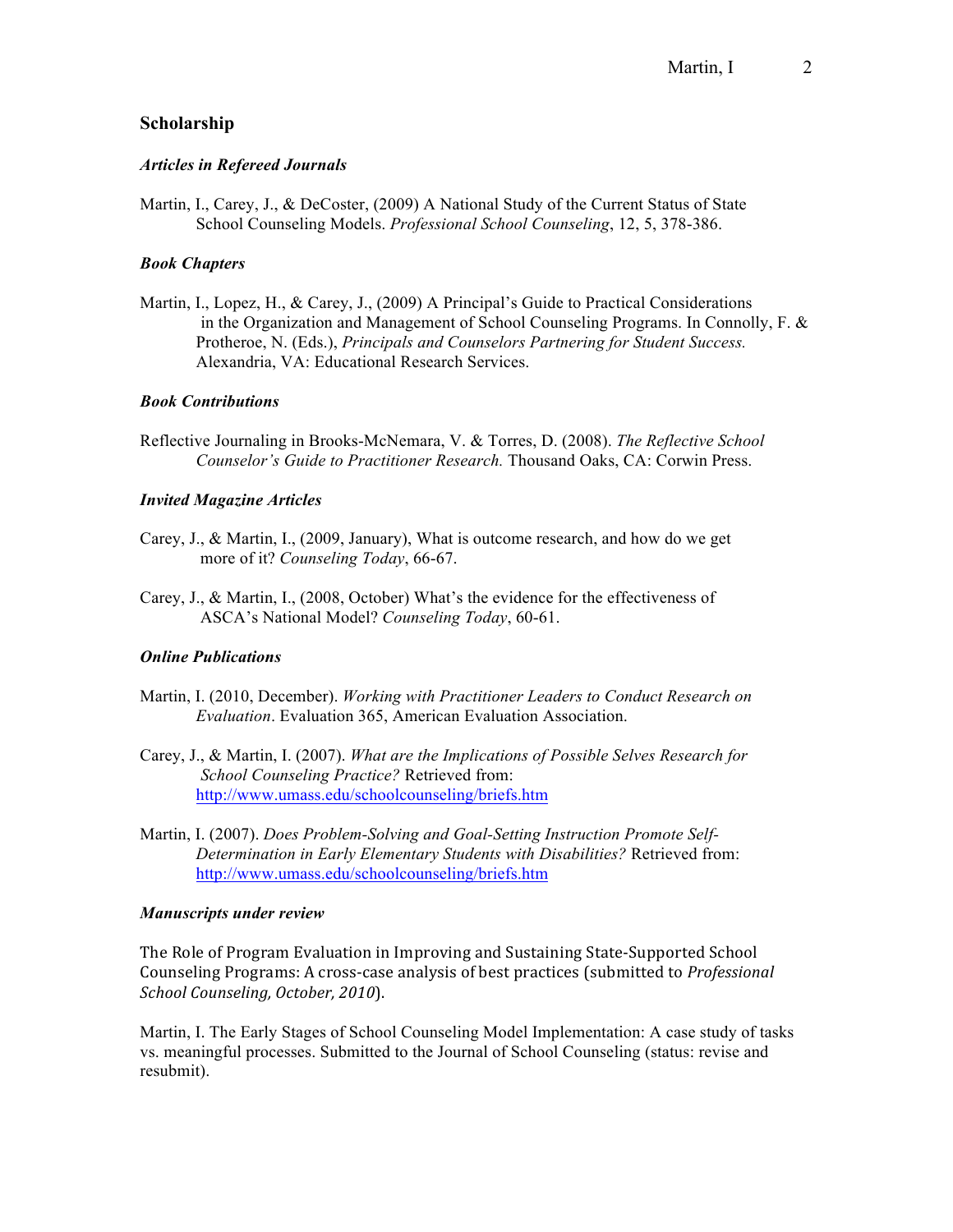Nash, E., Rowell, L., Martin, I., Zgliczynski, S., & Hetherington, P. Catholic Social Teaching: The Foundation of Internationalization in Counselor Education. Submitted to *Catholic Education Journal*. (status: revise and resubmit).

### *Manuscripts in process*

Enhancing School Counselor Self-Evaluation and Accountability: A case for strengthening external evaluation (Manuscript nearing completion).

A Hierarchical Linear Model of Utah School Counseling Program Evaluation, an invited article by *the Journal of Professional School Counseling* (Due: February, 2011).

# *Current Research Projects*

Faculty Research Grant, Investigating School Counseling Policy: A Delphi study. (status: collecting data)

Five Years of School Counseling Data Projects: A content analysis. In collaboration with the San Diego Unified School District. (Status: Seeking IRB approval)

# **Conference Presentations**

### *Refereed Presentations*

- Martin, I. (2010, November). Studies of Evaluation Across Multiple Contexts, American Evaluation Association Annual Conference, Austin, TX.
- Stevenson, D. & Martin, I. (2009). *Continuous Program Improvement: Evaluating Comprehensive Developmental School Counseling and Guidance Programs*, Association for Career and Technical Education Annual Convention: Nashville, TN.
- Martin, I. (2009). *Sykpervision: Lessons Learned from Online Supervision*, Association for Counselor Education and Supervision: San Diego, CA.
- Martin, I. & Carey, J. (2009). *State Policies and Programs Deserving Advocacy*, American School Counselor Association Annual Conference: Dallas, TX.
- Martin, I. (2008). *Building Momentum: A qualitative study of school counseling model implementation*, Massachusetts School Counseling Association Annual Conference: Cape Cod, MA.
- Martin, I & Carey, J., (2008). *School Counseling Models in the United States*, American School Counselor Association Annual Conference: Atlanta, GA.
- Carey, J., Dimmitt, C., & Martin, I (2007). *Preparing School Counseling Students for Leadership and Advocacy: Teaching data skills in a school counselor education program*, Education Trust Annual Conference: Portland, OR.

### *Non-Refereed Presentations*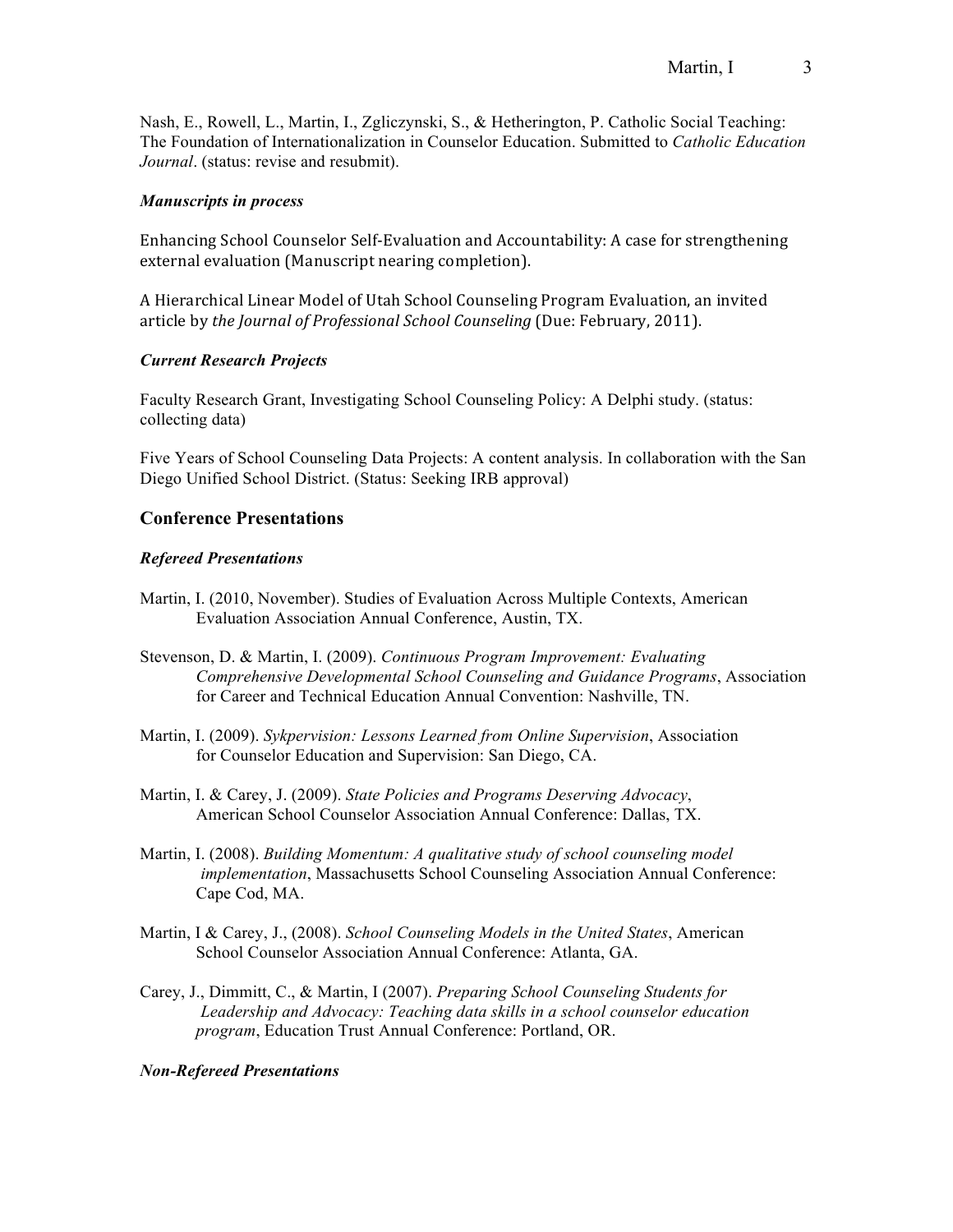- Martin, I. (2010, October). School Counseling Program Improvement: Mapping effective relationships between practitioners and external evaluation systems. University of Verona, School Counseling Conference, Italy.
- Rowell, L., Thomas, S., Bothgragg, J., & Martin, I. (2009). *Developing a Strategic Direction for California School Counseling Research: The California School Counseling Research Interest Network*, California Association for School Counselors: Temecula, CA.
- Panelist, (2008). *The Future of Guidance and Counseling*, 10<sup>th</sup> Annual Forum on the State of Guidance and Counseling in Schools, University of San Diego, San Diego, CA.
- Panelist, (2008) *Massachusetts School Counseling Association Visioning Team*, Massachusetts School Counseling Association Annual Conference, Cape Cod, MA.

### **University Teaching Experience**

### *University of San Diego*

| Fall 2010     | COUN 536 Counseling Children and Youth in School Settings |
|---------------|-----------------------------------------------------------|
|               | COUN 510 Career Development Across the Life Span          |
| Summer 2010   | COUN 510 Career Development Across the Life Span          |
| Spring $2010$ | COUN 520 Counseling Psychology Theory and Practices       |
|               | COUN 588 Practicum in School Counseling                   |
| Fall 2009     | COUN 510 Career Development Across the Life Span          |
|               | COUN 536 Counseling Children and Youth in School Settings |
| Summer 2009   | COUN 510 Career Development Across the Life Span          |

### *University of Massachusetts, Amherst*

| Spring 2009 | (Co-Taught) Program Planning and Evaluation    |
|-------------|------------------------------------------------|
|             | Graduate Writing Seminar                       |
|             | School Counseling Pre-Practicum                |
| Fall 2008   | (Co-Taught) Qualitative Research Methodologies |
|             | (Co-Taught) Introduction to Inquiry            |
| Spring 2008 | School Counseling Pre-Practicum                |
| Spring 2007 | School Counseling Pre-Practicum                |

# **Advising**

| 2010-11 | School Counseling Program Advisor | 16 candidates |
|---------|-----------------------------------|---------------|
| 2009-10 | School Counseling Program Advisor | 19 candidates |
|         | Comprehensive Exam, Reviewer      | 12 candidates |

# **Service**

#### *University of San Diego*

| 2010-11 | Guest Lecturer, ELDA, SOLES                                    |
|---------|----------------------------------------------------------------|
|         | Member, Cajon Valley School District Planning Committee, SOLES |
|         | Member, Curriculum Committee, SOLES                            |
|         | Member, Sustainability Committee, SOLES                        |